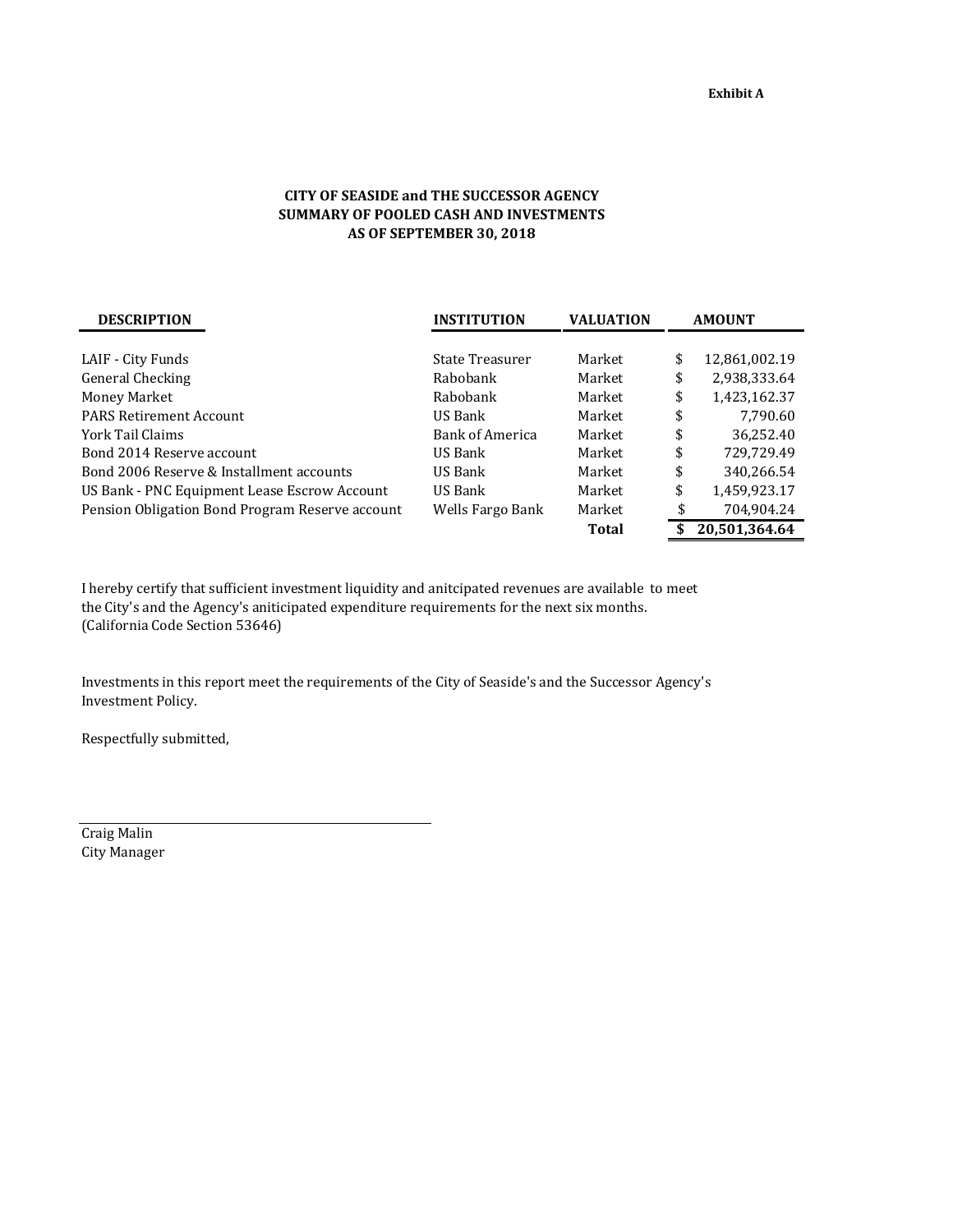## **CITY OF SEASIDE and THE SUCCESSOR AGENCY SUMMARY OF POOLED CASH AND INVESTMENTS AS OF SEPTEMBER 30, 2018**

|                                                                 |          | <b>Book</b><br>Value | $%$ of  | Market<br>Value |
|-----------------------------------------------------------------|----------|----------------------|---------|-----------------|
|                                                                 | Yield    |                      | Total   |                 |
| <b>Investments</b>                                              |          |                      |         |                 |
| State Treasurer LAIF - City Account                             | 0.95%    | 12,861,002.19        | 62.73%  | 12,861,002.19   |
| <b>Checking Account</b>                                         |          |                      |         |                 |
| Rabobank - General Checking                                     | $0.00\%$ | 2,938,333.64         | 14.33%  | 2,938,333.64    |
| Rabobank - Money Market                                         | 0.07%    | 1,423,162.37         | 6.94%   | 1,423,162.37    |
| <b>PARS Retirement Account</b>                                  | 0.88%    | 7,790.60             | 0.04%   | 7,790.60        |
| Bank of America-York Checking                                   | $0.00\%$ | 36,252.40            | 0.18%   | 36,252.40       |
| US Bank - Redevelopment Agency Merged Area Refunding 2014 Bonds |          |                      |         |                 |
| Installment Payment, Reserve                                    | 0.13%    | 729,729.49           | 3.56%   | 729,729.49      |
| US Bank - Golf Course 2006 Bonds                                |          |                      |         |                 |
| Installment Payment, Reserve                                    | 0.15%    | 340,266.54           | 1.66%   | 340,266.54      |
| <b>US Bank - PNC Equipment Lease Escrow Account</b>             | 0.13%    | 1,459,923.17         | 7.12%   | 1,459,923.17    |
| <b>Wells Fargo Bank</b>                                         |          |                      |         |                 |
| Pension Obligation Bond Program Reserve Account                 | 0.59%    | 704,904.24           | 3.44%   | 704,904.24      |
| <b>Total Cash and Investments</b>                               |          | 20,501,364.64        | 100.00% | 20,501,364.64   |
|                                                                 |          |                      |         |                 |